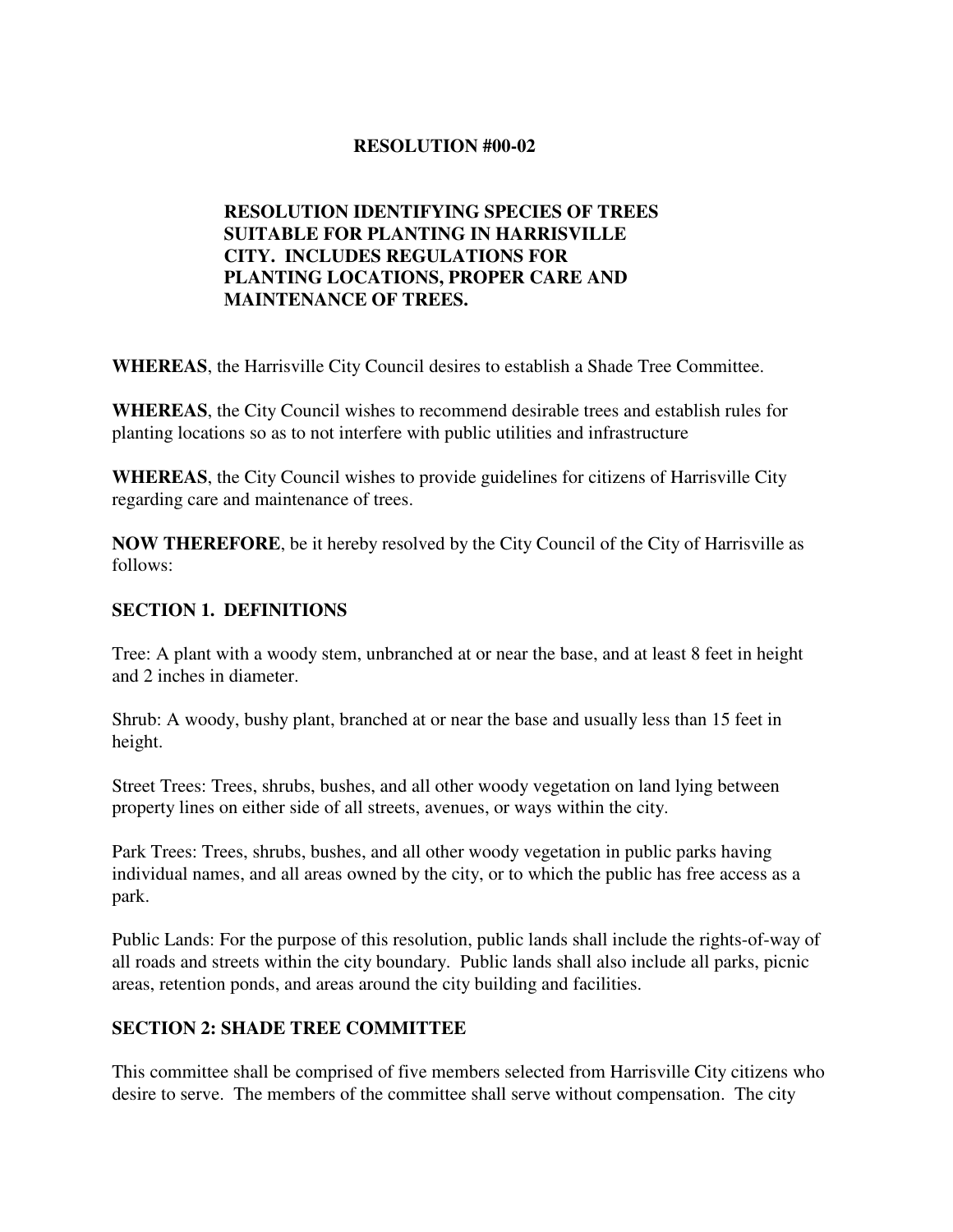Public Works Director shall be assigned to serve as chairman of the committee.

l. Duties: Maintain a list of trees and shrubs suitable for planting on city property. Identify and define the proper planting locations on street rights-of-way, easements, roadside areas, and other appropriate locations on city property. The Shade Tree Committee will be available to consider any special problems or requests.

2. Authority: The city Public Works Director shall have the authority to plant, trim, remove, and care for all established growth on city property. Planting of any tree, shrub, or other growth on city property shall not be done without the approval and permit obtained from the Public Works Director. All such plantings must conform to the requirement of this resolution.

#### **SECTION 3: DESIRABLE TREES AND SHRUBS ON PUBLIC PROPERTY**

The Shade Tree Committee shall maintain a listing of trees and shrubs suitable for planting on public property. The following tree species, cultivars, and varieties are considered to be desirable, long-lived, of good appearance, beauty, and generally resistant to injury, insects, or disease, and are suitable for street tree planting.

| 1. Recommended Small Trees (10 to 25 feet tall, suitable under utility lines) |  |
|-------------------------------------------------------------------------------|--|
| Scientific Name                                                               |  |
| Acer buergerianum                                                             |  |
| Acer grandidentatum                                                           |  |
| Acer griseum                                                                  |  |
| Acer tartaricum                                                               |  |
| Amelanchier arborea                                                           |  |
| Amelanchier laevis                                                            |  |
| Aronia arbutifolia                                                            |  |
| Capinus caroliniana                                                           |  |
| Ceris canadensis                                                              |  |
| Chionanthus retusus                                                           |  |
| Chionanthus virginicus                                                        |  |
| Cornus mas                                                                    |  |
| Cotinus obovatus                                                              |  |
| Crataegus crusgalli 'Inermis'                                                 |  |
| Crataegus laevigata 'Crimson Cloud'                                           |  |
| Crataegus x lavallei                                                          |  |
| Crataegus phaenopyrum                                                         |  |
| Crataegus punctata 'Ohio Pioneer'                                             |  |
| Crataegus viridus 'Winter King'                                               |  |
| Koelreuteria paniculata                                                       |  |
| Laburnum x watereri                                                           |  |
|                                                                               |  |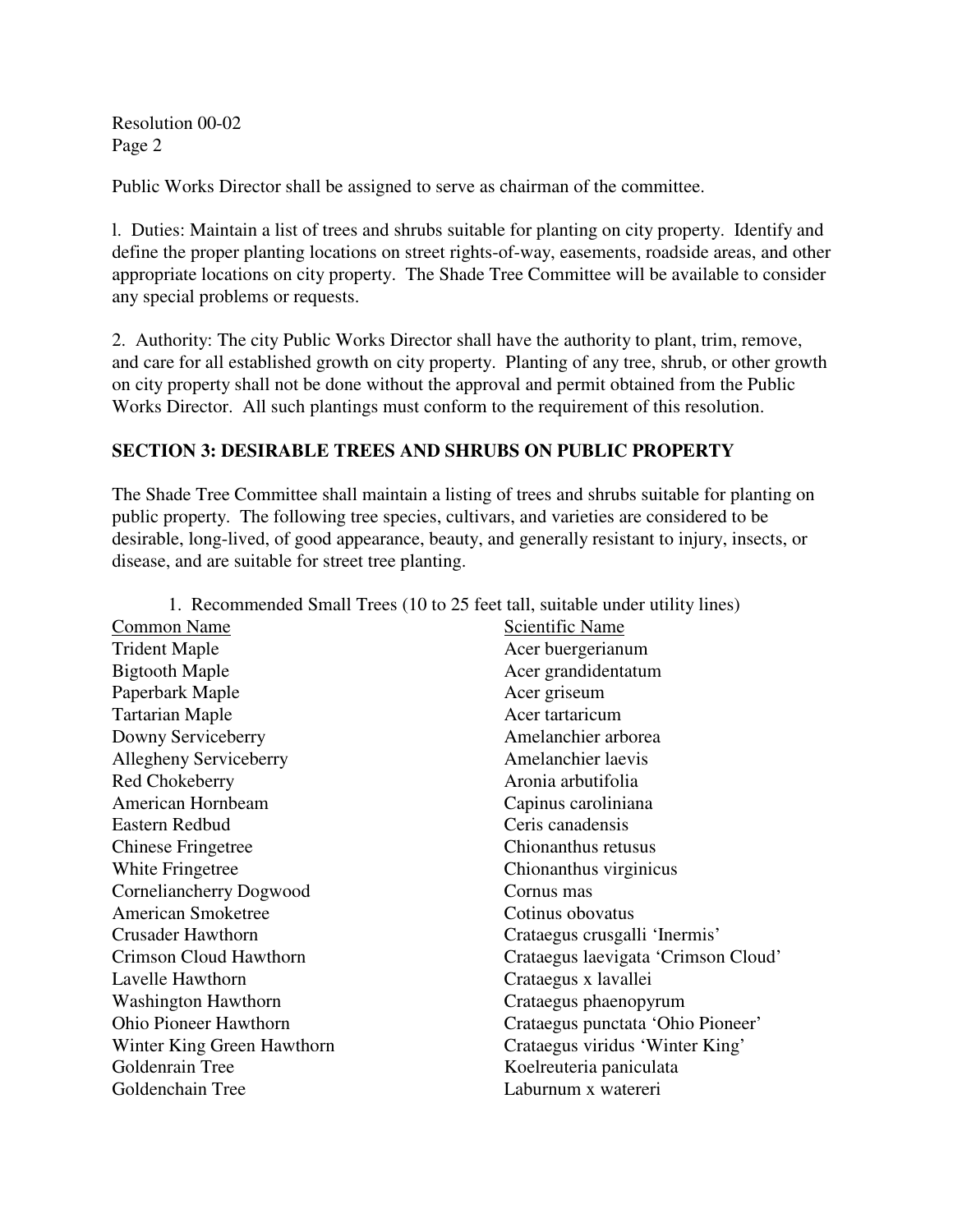- Star Magnolia **Magnolia** Magnolia stellata Persian Parrotia Parrotia persica Flowering Cherry Prunus Flowering Plum Prunus cerasifera Japanese Tree Lilac Syringa reticulata
- Amur Maackia murensis Maackia amurensis Saucer Magnolia menyebabkan mengenaikan mengenaikan mengenaikan mengenaikan ke mengenaikan mengenaikan ke menge Crab Apple Malus (varieties with no or persistent fruit)

2. Recommended Medium Trees (20 to 40 feet tall) Common Name Scientific Name Red Horsechestnut Aesculus x carnea European Hornbeam Capinus betulus Katsuratree Cercidiphyllum japonicum Yellowwood Cladrastis kentuckea Turkish Filbert Corylus colurna American Hophornbeam Ostrya virginiana Flowering Pear Pyrus calleryana

3. Recommended Large Trees (Taller than 40 feet) Common Name Scientific Name Black Maple **Acer** nigrum Norway Maple **Acer platanoides** Acer platanoides Sycamore Maple **Acer pseudoplatanus** Acer pseudoplatanus Red or Swamp Maple Acer rebrum Common Horsechestnut Aesculus hippocastanum Common Hackberry Celtis occidentalis European Beech Fagus sylvatica Ginkgo Biloba Ginkgo Biloba Kentucky Coffeetree Gymnocladus dioica European Larch Larix decidua Japanese Larch Larix kaempferi Tulip Tree Liriodendron Dawn Redwood Metasequoia glyptostroboides London Planetree Plantanus x acerifolia White Oak **Quercus** alba Swamp White Oak Quercus bicolor Turkey Oak Quercus cerris Scarlet Oak Quercus coccinea Shingle Oak Quercus imbricaria Bur Oak Quercus macrocarpa English Oak Quercus robur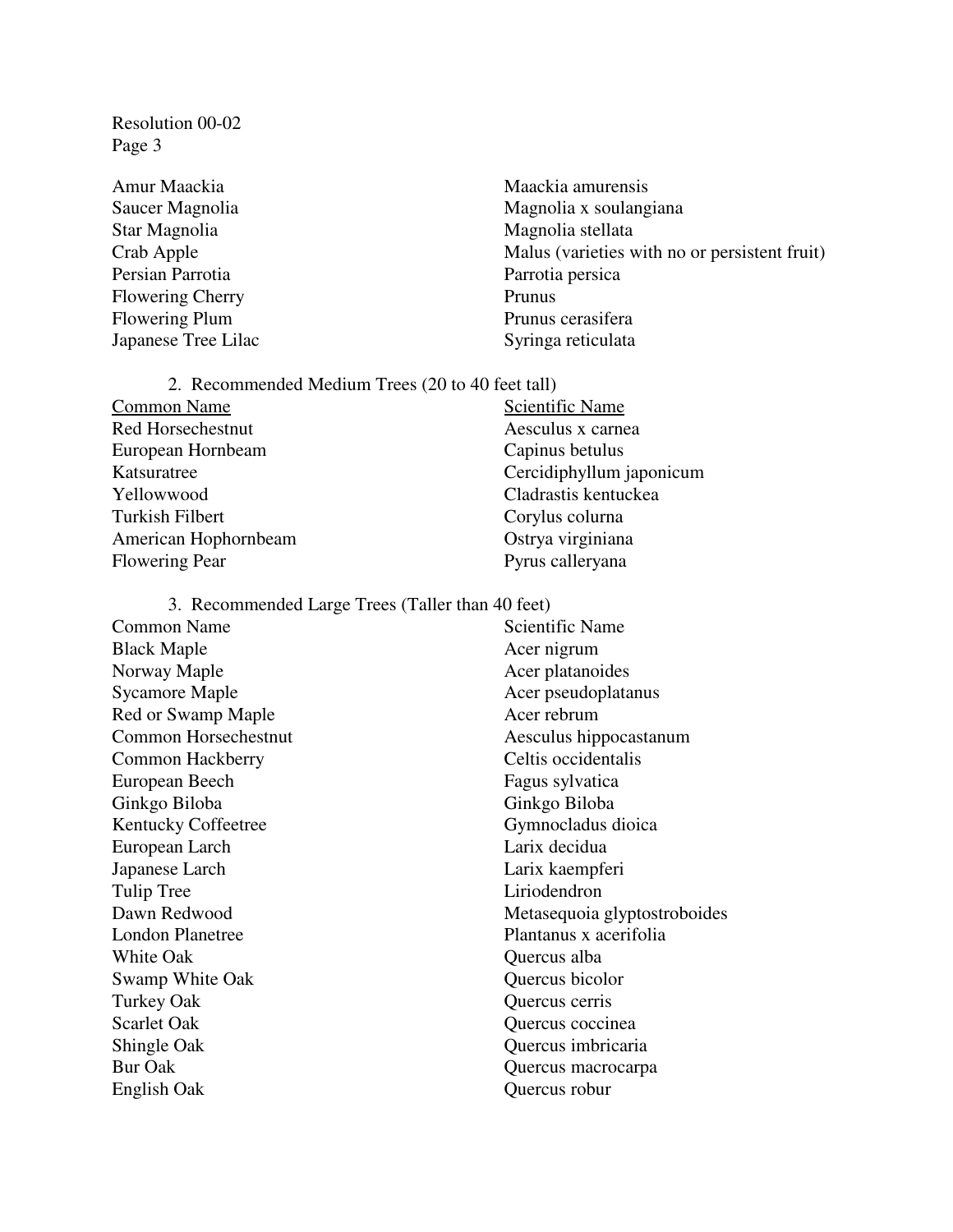Shumard Oak Quercus shumardii American Linden Tilia americana Littleleaf Linden Tilia cordata Crimean Linden Tilia x euchlora Pendent Silver Linden Tilia petiolaris Bigleaf Linden Tilia platyphyllos Silver Linden Tilia tormentosa Lacebark or Chinese Elm Ulmus parvifolia Japanese Zelkova Zelkova serrata

#### **4. Recommended Conifers**

Common Name<br>White Fir<br>Noise concolor Nikko Fir Abies homolepis Nordmann Fir Abies nordmanniana Veitch Fir Abies veitchii Hinoiki Falsecypress Chamaecyparis obtusa European Larch Larix decidua Japanese Larch Larix kaempferi Norway Spruce Picea abies White Spruce Picea glauca Serbian Spruce Picea omorika Oriental Spruce Picea orientalis Colorado or Blue Spruce Picea pungens Lacebark Pine Pinus bungeana Japanese Red Pine Pinus densiflora Limber Pine Pinus flexilis Korean Pine Pinus koraiensis Western White Pine Pinus monticola Japanese White Pine Pinus parviflora Ponderosa Pine Pinus ponderosa Balkan Pine Pinus peuce Scotch Pine Pinus sylvestris Douglas Fir Pseudotsuga menziesii Japanese Yew Taxus cuspidata Carolina Hemlock Tsuga caroliniana

Common Baldcypress Taxodium distichum

Abies concolor Dawn Redwood Metasequoia glyptostroboides Black Hills Spruce Picea glauca var. densa Bailey Giant Sequoia Sequoiadendron giganteum Common Baldcypress Taxodium distichum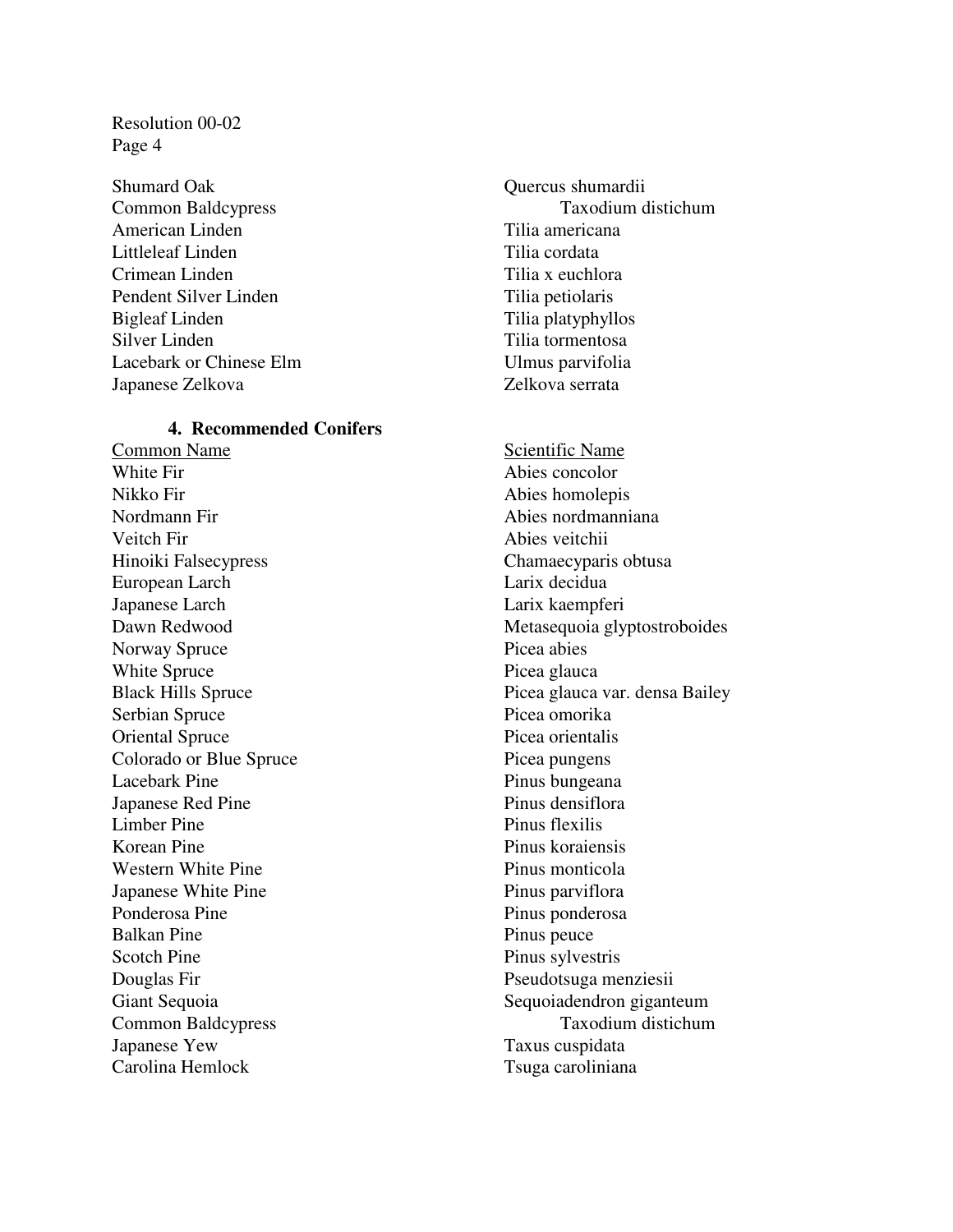#### **5. Trees to avoid**

European Ash Bores, disease prone Green Ash Bores, disease prone White Ash Bores, disease prone Quaking Aspen Insects, disease, sucker growth Balm of Gilead Insects, disease, weak wood, water loving European White Birch Bronze Birch Borer Boxelder Breakage, insects, disease Chinaberry Insects, disease, fruit nuisance, weak wood, suckers Cottonwood (Including cottonless) Cottony froth(even cottonless), weak wood American Elm Disease, insects Siberian Elm Disease, insects, weak wood Japanese or Sawara Falsecypress Cast-off dead twig masses (Brown Junk Tree) Black Locust Disease, insects, thorns, suckers Idaho Flowering Locust Bores, dangerous thorns Silver Maple Iron chlorosis, breakage Pin Oak Iron chlorosis, fruit nuisance Bradford Flowering Pear Self-destructs from poor branch attachment Carolina Poplar Weak wood, water loving Lombardy Poplar Disease, insects, water loving Russian-olive Trash tree Tamarisk or Salt-cedar Invasive trash tree Tree of Heaven or Ailanthus Weak wood, fruit nuisance, suckers Globe Navajo Willow Disease, insects, weak wood, water loving Weeping Willow Weak wood, water loving Common Crab Apple to Avoid 'Candied Apple' Poor aesthetics 'Dolgo' Large crown, large fruit

'Selkirk' Poor aesthetics 'Velvet Pillar' Disease-prone 'Bechtel' Fireblight, large fruit 'Klehm's Improved' Fireblight, large fruit

'Hopa' Large crown, abundant fruit, diseases

The foregoing lists of trees are suitable for planting in Harrisville. The City does not specify a distinct species of tree to be planted in particular areas. It is intended that property owners utilize their parking strips for landscaping and upgrading their properties. Specific trees are not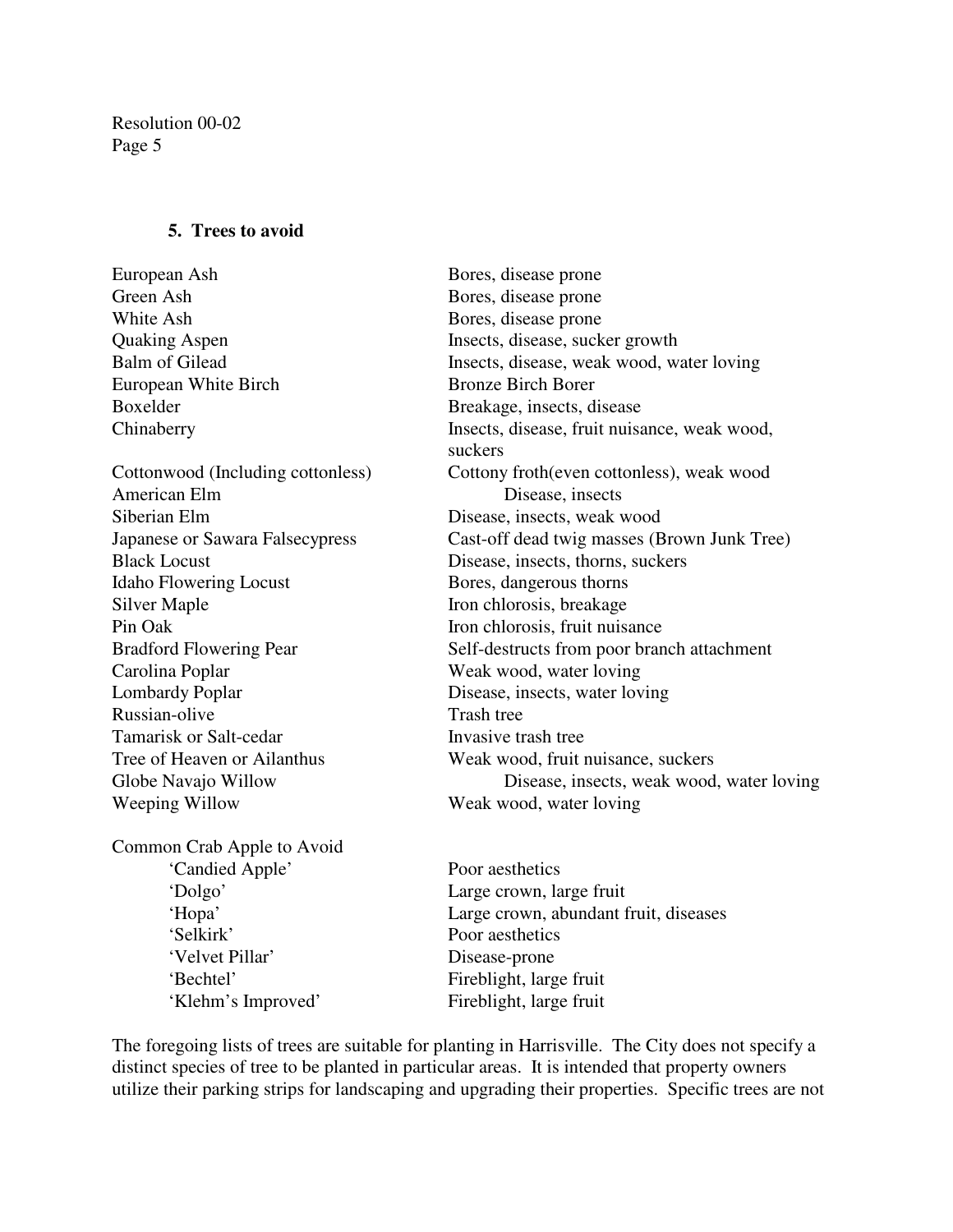suggested to avoid mono-cultures which could be conducive to insects and diseases and would have a negative impact on the city forest.

Further, it is intended that property owners will participate in the care and upkeep of street trees adjoining their properties with a view to individual responsibility towards the city forest.

# **SECTION 4: PARKING STRIP REGULATIONS (CURB, GUTTER, AND SIDEWALK)**

The planting of trees in a parking strip less than four feet in width shall not be permitted.

# **SECTION 5: SPACING**

The spacing of trees will be in accordance with the size classes listed in Section 3 of this resolution, and no trees may be planted closer together than the following: Small trees, 25-30 feet; medium trees, 40 feet; and large trees, 50 feet. A minimum of 8 feet between shrub species will be maintained.

# **SECTION 6: DISTANCE FROM CURB AND SIDEWALK**

The distance trees may be planted from curbs or curb lines and sidewalks will be in accordance with the three sizes classes listed in Section 3 of this resolution, and no trees may be planted closer to any curb or sidewalk than the following: Small trees, 2 feet. All woody plantings will be in the center of the parkway (equidistant from the curb back to the sidewalk edge).

## **SECTION 7: DISTANCE FROM STREET CORNERS AND FIREPLUGS**

No street tree shall be planted closer than 20 feet of any street corner, measured from the point of nearest intersecting curbs or curb lines. No street tree shall be planted closer than 10 feet of any fireplug.

## **SECTION 8: UTILITIES**

No street tree other than those species listed as small trees in Section 3 of this resolution may be planted under or within 10 lateral feet of any overhead utility wire, or over or within 5 lateral feet of any underground water line, sewer line, transmission line or other utility.

## **SECTION 9: ROADSIDE AND EASEMENTS**

On roads or streets where there is no curb or gutter, the area of concern is that area extending from the edge of the pavement to the right-of-way or property line. Anyone desirous of placing any tree, shrub, or other object (except for a US mailbox) must submit a landscape plan to the Shade Tree Committee who will review the plan with the city Public Works Director and make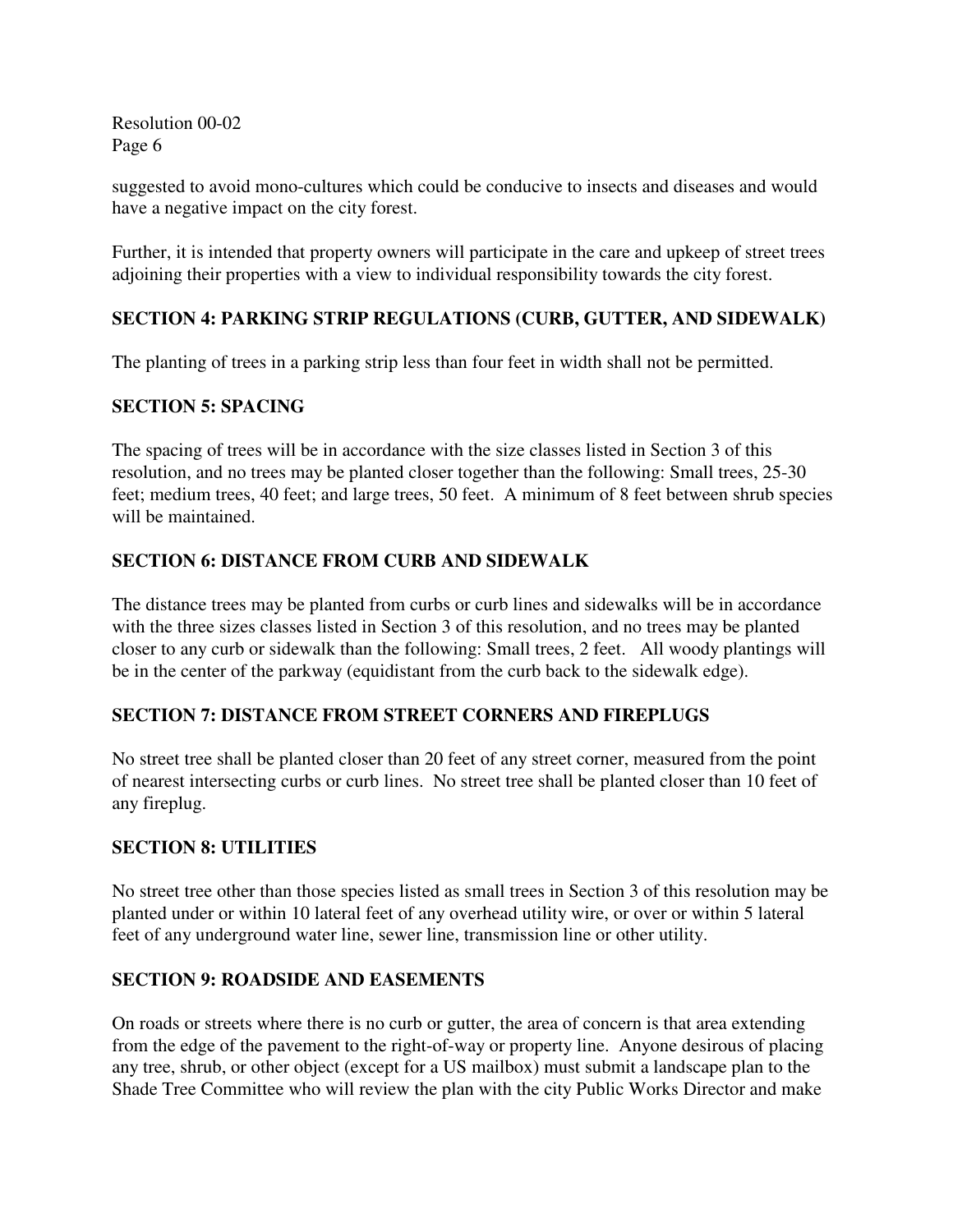their recommendations. In areas where curb and gutter exist without sidewalks, this procedure will apply. Planting is restricted tin utility easements on the side, back and front property areas.

# **SECTION 10: PUBLIC TREE CARE**

The City shall have the right to plant, prune, maintain, and remove trees, plants, and shrubs within the lines of all streets, alleys, avenues, lanes, squares, and public grounds, as may be necessary to insure safety when servicing City utilities or to preserve the symmetry and beauty of such public grounds.

# **SECTION 11: TREE TOPPING**

It is unlawful as a normal practice for any person, firm, or city department to top any street tree, park tree, or other tree on public property. Topping is defined as the severe cutting back of limbs to stubs larger than three inches in diameter within the tree's crown to such a degree so as to remove the normal canopy and disfigure the tree. Trees severely damaged by storms or other causes where other pruning practices are impractical may be exempted from the resolution at the determination of the Public Works Director.

# **SECTION 12: PRUNING, CORNER CLEARANCE**

Every owner of any tree overhanging any street or right-of-way within the City shall prune the branches so that such branches shall not obstruct the light from any street lamp or obstruct the view of any street intersection and so that there shall be a clear space of eight feet above the surface of the street or right-of-way. Owners shall remove all dead, diseased, or dangerous trees, or broken or decayed limbs which constitute a menace to the safety of the public. The City shall have the right to prune any tree or shrub on private property when it interferes with the proper spread of light along the street from a street light or interferes with visibility of any traffic control device or sign.

## **SECTION 13: DEAD OR DISEASED TREE REMOVAL ON PRIVATE PROPERTY**

The City shall have the right to cause the removal of any dead or diseased trees on private property within the city, when such trees constitute a hazard to life and public property, or harbor insects or disease which constitute a potential threat to other public trees within the city.

The City may remove or cause to be removed, any tree or part thereof which is in an unsafe condition and which by reason of its nature is injurious to sewers, electric power lines, gas lines, water lines, or other public improvements. The City shall notify the property owner by certified mail of trees identified as meeting the conditions of this paragraph, and ordering the same removed. The owner, at its sole expense, shall remove said trees within sixty days after service of notice. In the event of failure of owners to comply with such provision, the city shall have